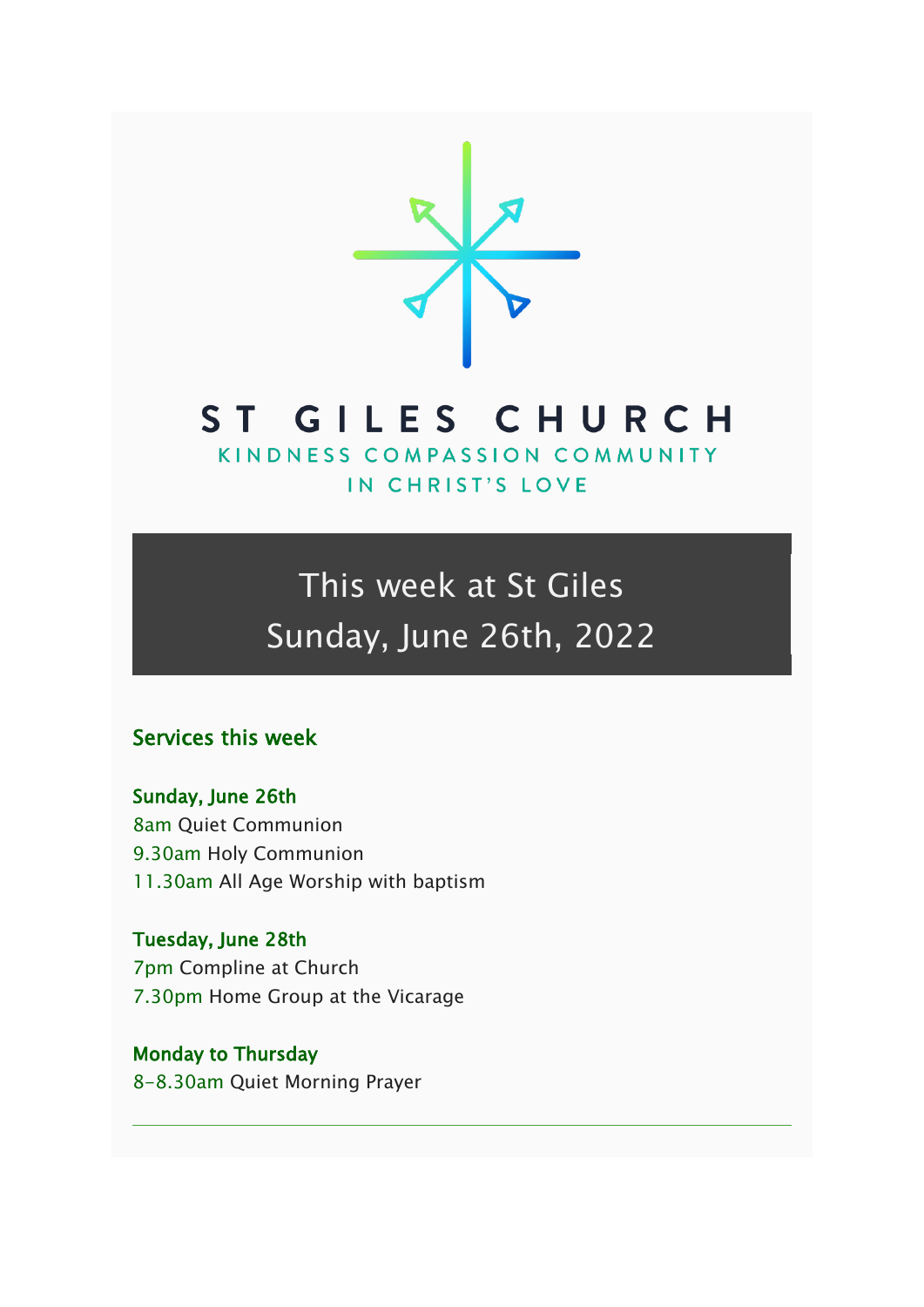### Rev Jo Parker



Is to be ordained as Priest at Coventry Cathedral next Sunday 3rd July at 10.30 am

You may like to attend the service in person at the Cathedral or join us at St Giles at 10.30 am to join in the service via livestream Let's gather as many of the church family together as possible to celebrate this very special occasion

#### Rev Jo's Celebration Lunch

On Sunday, July 10th there will be just one service, at 10.30am, when Rev Jo will preside over Holy Communion for the first time. There will be no other services on this date to give us opportunity to gather as a whole church family

To celebrate Rev Jo's ordination the service will be followed by lunch in the main hall. Please do join us to mark this every special event for Rev Jo and for St Giles.

If you are able to help with the help by setting up or clearing up, or if you are able to bring food and drink please put your name on the sign-up sheet at the back of church.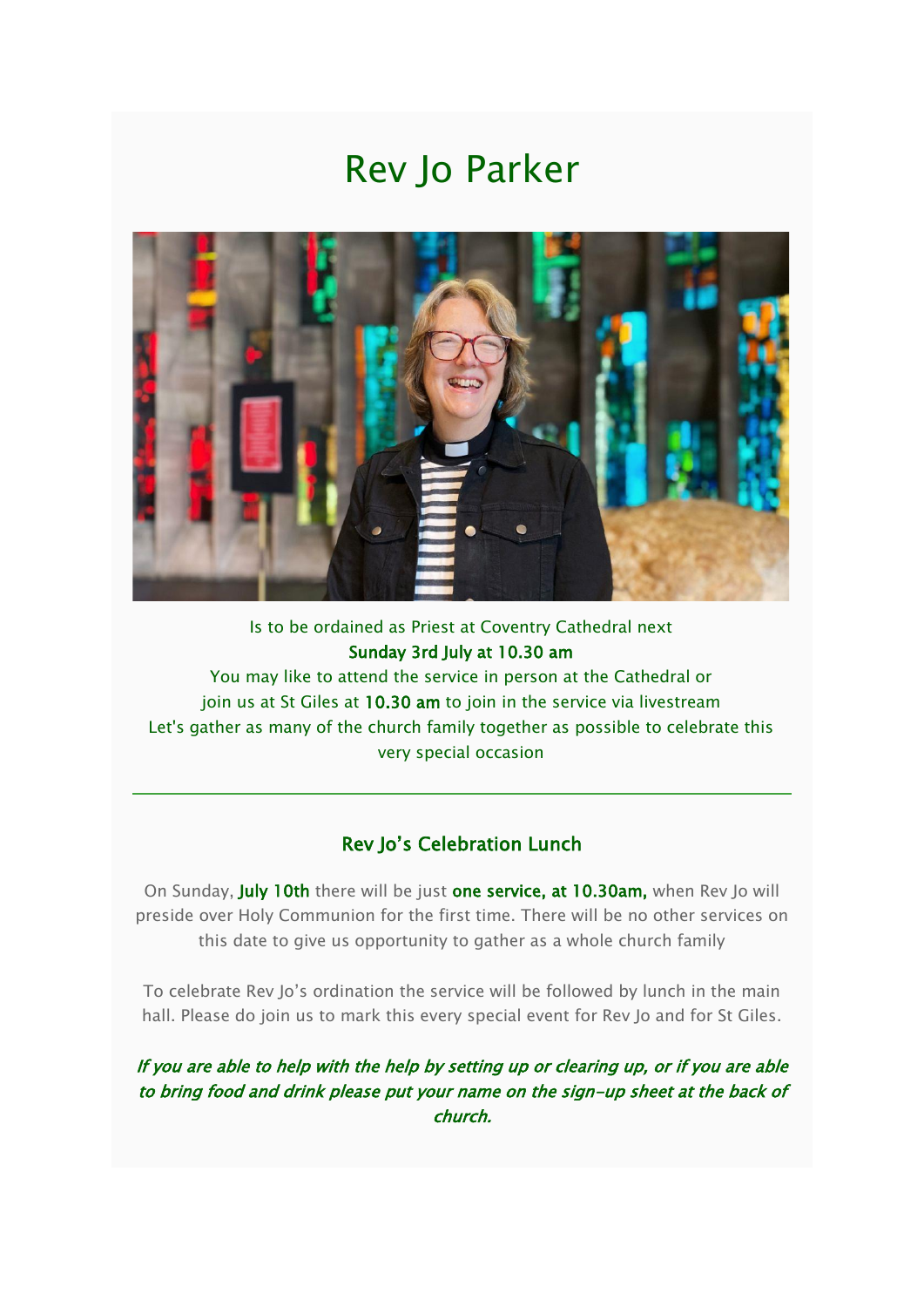## Bible readings for this week



# Luke 9:51-62

As the time approached for him to be taken up to heaven, Jesus resolutely set out for Jerusalem. And he sent messengers on ahead, who went into a Samaritan village to get things ready for him; but the people there did not welcome him, because he was heading for Jerusalem.

When the disciples James and John saw this, they asked, 'Lord, do you want us to call fire down from heaven to destroy them?' But Jesus turned and rebuked them. Then he and his disciples went to another village.

As they were walking along the road, a man said to him, 'I will follow you wherever you go.' Jesus replied, 'Foxes have dens and birds have nests, but the Son of Man has nowhere to lay his head<sup>'</sup>

He said to another man, 'Follow me.'

But he replied, 'Lord, first let me go and bury my father.' Jesus said to him, 'Let the dead bury their own dead, but you go and proclaim the kingdom of God.'

Still another said, 'I will follow you, Lord; but first let me go back and say goodbye to my family.'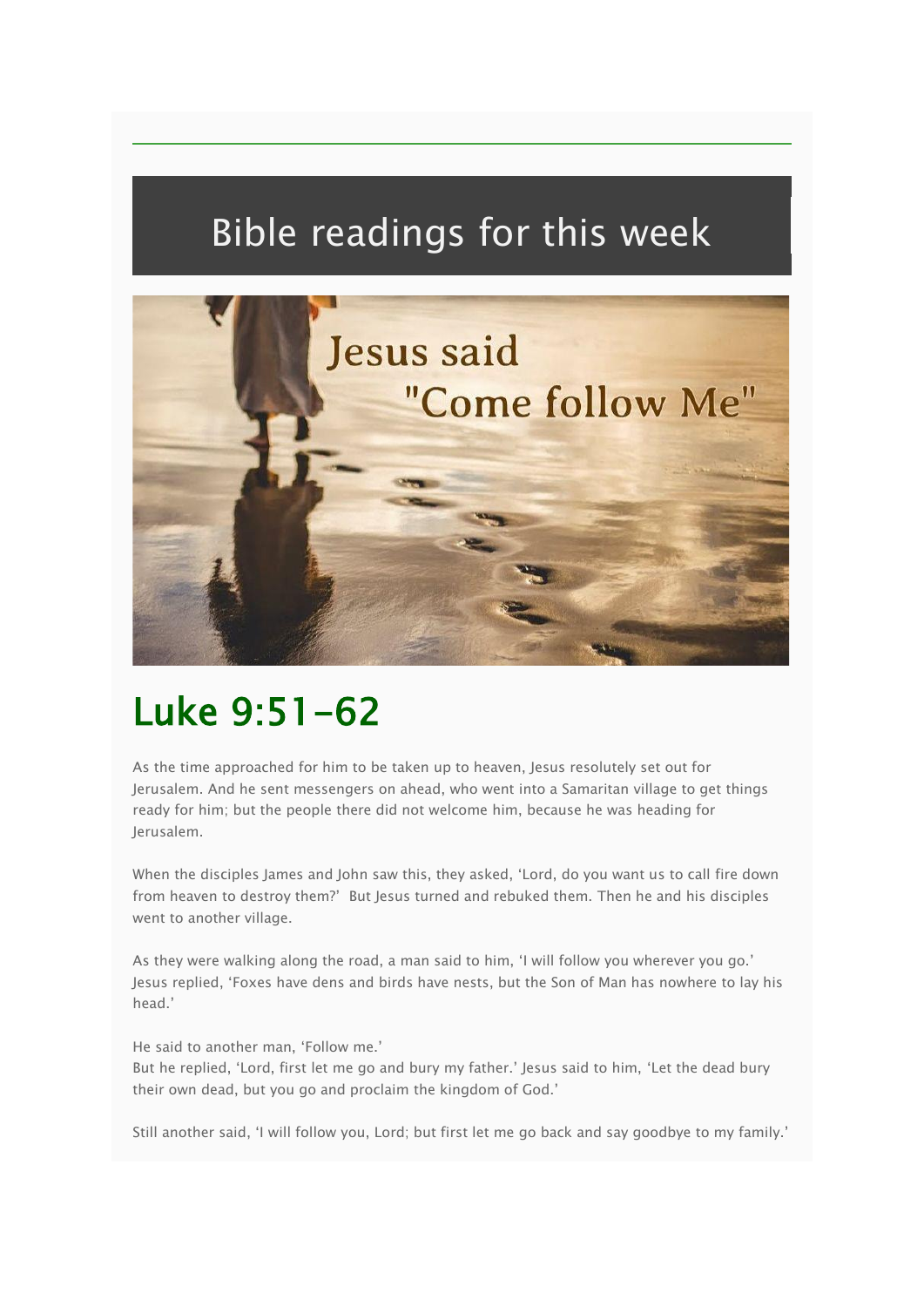Jesus replied, 'No one who puts a hand to the plough and looks back is fit for service in the kingdom of God.'



# Galatians 5:1, 12-25

It is for freedom that Christ has set us free. Stand firm, then, and do not let yourselves be burdened again by a yoke of slavery.

You, my brothers and sisters, were called to be free. But do not use your freedom to indulge the flesh; rather, serve one another humbly in love. For the entire law is fulfilled in keeping this one command: 'Love your neighbour as yourself.' If you bite and devour each other, watch out or you will be destroyed by each other.

So I say, live by the Spirit, and you will not gratify the desires of the flesh. For the flesh desires what is contrary to the Spirit, and the Spirit what is contrary to the flesh. They are in conflict with each other, so that you are not to do whatever you want. But if you are led by the Spirit, you are not under the law.

The acts of the flesh are obvious: sexual immorality, impurity and debauchery; idolatry and witchcraft; hatred, discord, jealousy, fits of rage, selfish ambition, dissensions, factions and envy; drunkenness, orgies, and the like. I warn you, as I did before, that those who live like this will not inherit the kingdom of God.

But the fruit of the Spirit is love, joy, peace, forbearance, kindness, goodness,

faithfulness, gentleness and self-control. Against such things there is no law. Those who belong to Christ Jesus have crucified the flesh with its passions and desires. Since we live by the Spirit, let us keep in step with the Spirit.

Prayers for our church, our parish and our world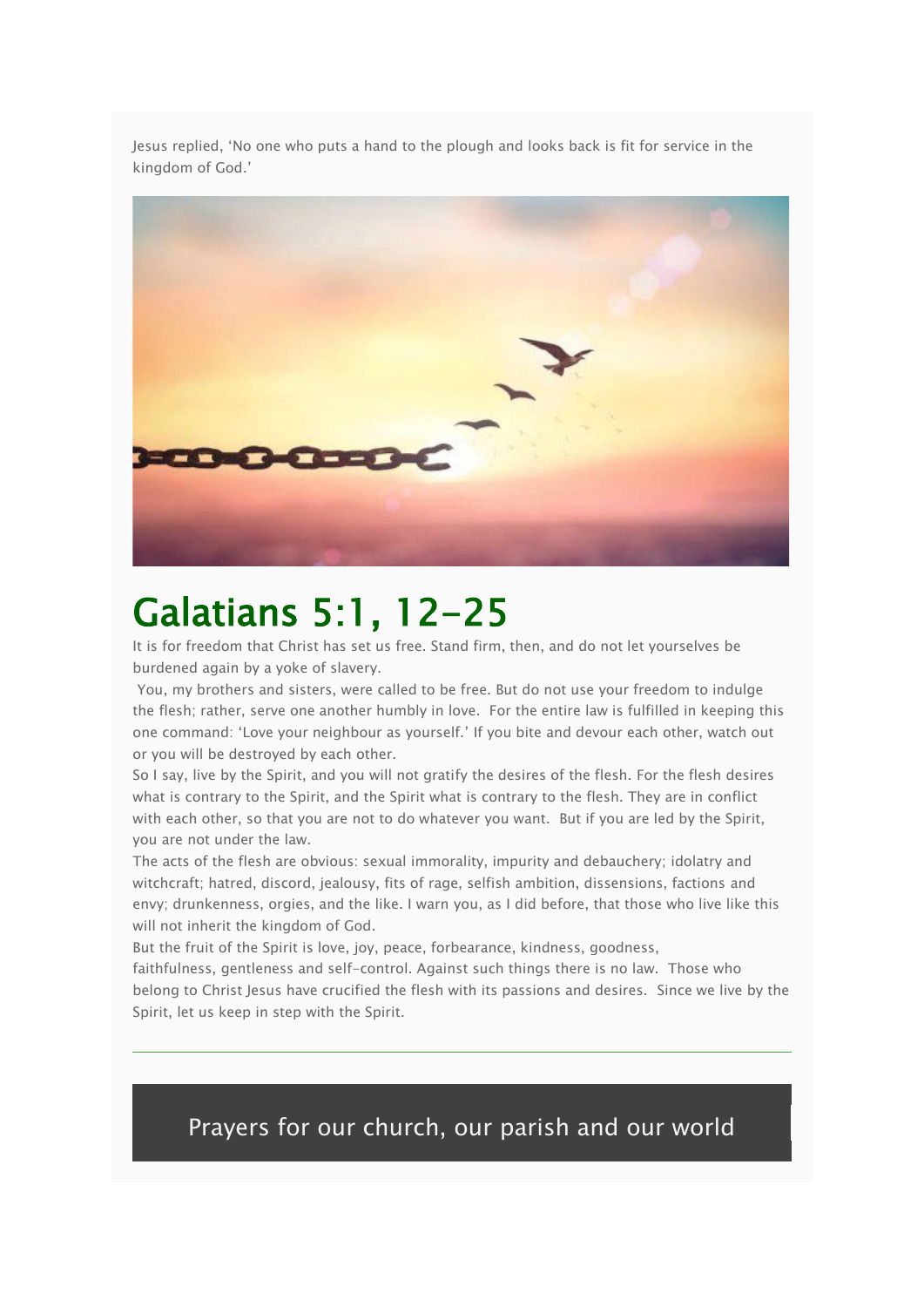

Give thanks and pray for the work of Christians in politics.

Pray for continuing good relationships between the Church and the local community to work together for the common good.

Pray for the courage to stand up for justice for the poor and oppressed.

Father God, Teach us how to be humble and caring leaders. May we be wise in our decisions and Thoughtful in our actions. Amen.

#### PRAYERS and HOME COMMUNION

To add a name the prayer list or arrange Home Communion please contact Penny in the parish office 024 7636 8008.

# Collect for this week

Faithful Creator,

whose mercy never fails: